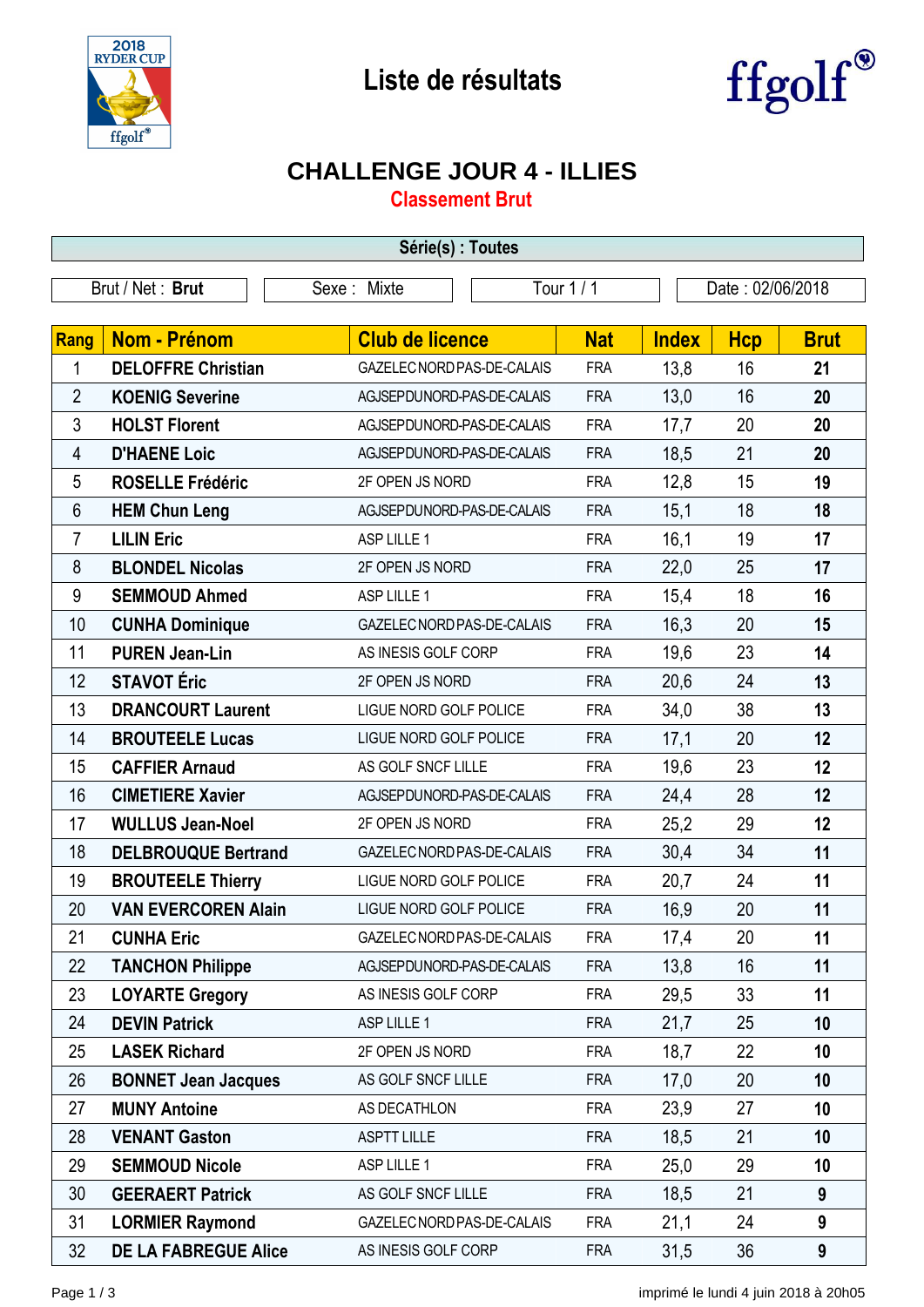| Rang | Nom - Prénom                | <b>Club de licence</b>     | <b>Nat</b> | <b>Index</b> | <b>Hcp</b> | <b>Brut</b>             |
|------|-----------------------------|----------------------------|------------|--------------|------------|-------------------------|
| 33   | <b>HERNOULT Jean-Leon</b>   | AS DU CE CIC NORD OUEST    | <b>FRA</b> | 34,9         | 39         | 9                       |
| 34   | <b>BARA Laurent</b>         | AS PGE                     | <b>FRA</b> | 21,8         | 25         | 9                       |
| 35   | <b>WATTINNE Mathieu</b>     | AS DECATHLON               | <b>FRA</b> | 26,0         | 30         | 9                       |
| 36   | <b>CAVROIS Patrice</b>      | AS DECATHLON               | <b>FRA</b> | 21,8         | 25         | 9                       |
| 37   | DE PESSEROEY Elise          | AS DECATHLON               | <b>FRA</b> | 29,5         | 34         | 8                       |
| 38   | <b>TAVERNE Yves</b>         | <b>ASPTT LILLE</b>         | <b>FRA</b> | 25,8         | 29         | 8                       |
| 39   | <b>DUYTSCHE Jean Luc</b>    | ASUD GOLF                  | <b>FRA</b> | 36,0         | 41         | 8                       |
| 40   | <b>VIGODA Jacques</b>       | <b>ASPTT LILLE</b>         | <b>FRA</b> | 25,2         | 29         | 8                       |
| 41   | <b>COPPIN Herve</b>         | GAZELEC NORD PAS-DE-CALAIS | <b>FRA</b> | 26,7         | 30         | 8                       |
| 42   | <b>LAZZAOUI David</b>       | <b>ASDN</b>                | <b>FRA</b> | 24,7         | 28         | 8                       |
| 43   | <b>WATERLOT Bruno</b>       | GAZELEC NORD PAS-DE-CALAIS | <b>FRA</b> | 32,4         | 37         | 8                       |
| 44   | <b>ALBRECHT Antoine</b>     | AS PGE                     | <b>FRA</b> | 29,0         | 33         | $\overline{7}$          |
| 45   | <b>PARYS Franck</b>         | ASUD GOLF                  | <b>FRA</b> | 35,0         | 39         | $\overline{7}$          |
| 46   | <b>COETMEUR Bernard</b>     | GAZELEC NORD PAS-DE-CALAIS | <b>FRA</b> | 21,2         | 24         | $\overline{7}$          |
| 47   | <b>HERBAUT Christophe</b>   | ASCOMMUNAUTEURBAINEDELILL  | <b>FRA</b> | 32,9         | 37         | $\overline{7}$          |
| 48   | <b>MERCIER Sébastien</b>    | ASCOMMUNAUTEURBAINEDELILL  | <b>FRA</b> | 37           | 41         | $\overline{7}$          |
| 49   | <b>LEMOINE Nicolas</b>      | AGJSEPDUNORD-PAS-DE-CALAIS | <b>FRA</b> | 21,5         | 25         | $\overline{7}$          |
| 50   | <b>DECLERCQ Eric</b>        | AS DU CE CIC NORD OUEST    | <b>FRA</b> | 24,5         | 28         | $\overline{7}$          |
| 51   | <b>DELBECQ Nathalie</b>     | LIGUE NORD GOLF POLICE     | <b>FRA</b> | 29,5         | 34         | $6\phantom{1}$          |
| 52   | <b>BECQUART Claude</b>      | ASP LILLE 1                | <b>FRA</b> | 22,7         | 26         | $6\phantom{1}$          |
| 53   | <b>CHEVRE Pascal</b>        | GAZELEC NORD PAS-DE-CALAIS | <b>FRA</b> | 22,4         | 26         | $6\phantom{1}$          |
| 54   | <b>TENENBAUM Bertrand</b>   | AGJSEPDUNORD-PAS-DE-CALAIS | <b>FRA</b> | 25,4         | 29         | $6\phantom{a}$          |
| 55   | <b>KAZMIERCZAK Denis</b>    | LIGUE NORD GOLF POLICE     | <b>FRA</b> | 27,5         | 31         | $6\phantom{1}$          |
| 56   | <b>LE TALLEC Héléne</b>     | AS DECATHLON               | <b>FRA</b> | 29,7         | 35         | 6                       |
| 57   | <b>ALSON Jean Paul</b>      | ASCOMMUNAUTEURBAINEDELILL  | <b>FRA</b> | 29,6         | 33         | $6\phantom{1}$          |
| 58   | <b>DAVRIL Danièle</b>       | AS GOLF SNCF LILLE         | <b>FRA</b> | 24,2         | 29         | $6\phantom{1}$          |
| 59   | <b>DECOOL Patrick</b>       | ASUD GOLF                  | <b>FRA</b> | 27,1         | 31         | $6\phantom{1}$          |
| 60   | <b>CHAFFARD Jean-Albert</b> | AS DU CE CIC NORD OUEST    | <b>FRA</b> | 27,0         | 31         | $6\phantom{1}$          |
| 61   | <b>DEFRETIN Lionel</b>      | ASCOMMUNAUTEURBAINEDELILL  | <b>FRA</b> | 20,9         | 24         | 5                       |
| 62   | <b>PELTIER Patricia</b>     | ASP LILLE 1                | <b>FRA</b> | 28,7         | 33         | $5\phantom{.0}$         |
| 63   | <b>WATTRELOT Francis</b>    | ASP LILLE 1                | <b>FRA</b> | 21,9         | 25         | $5\phantom{.0}$         |
| 64   | <b>SOCKEEL Matthieu</b>     | <b>ASPTT LILLE</b>         | <b>FRA</b> | 33,0         | 37         | $5\phantom{.0}$         |
| 65   | <b>DELEI Jean-Pierre</b>    | AS GOLF SNCF LILLE         | <b>FRA</b> | 16,9         | 20         | $5\phantom{.0}$         |
| 66   | <b>CAPOLINO Gino</b>        | <b>ASPTT LILLE</b>         | <b>FRA</b> | 26,0         | 30         | $5\phantom{.0}$         |
| 67   | <b>DUBOIS Celine</b>        | AS INESIS GOLF CORP        | <b>FRA</b> | 33,0         | 38         | 4                       |
| 68   | <b>KOITKA Thierry</b>       | AS DU CE CIC NORD OUEST    | <b>FRA</b> | 24,5         | 28         | 4                       |
| 69   | <b>MAHAUX Fabienne</b>      | AGJSEPDUNORD-PAS-DE-CALAIS | <b>FRA</b> | 28,5         | 33         | $\overline{\mathbf{4}}$ |
| 70   | <b>HENIN Pascal</b>         | ASCOMMUNAUTEURBAINEDELILL  | <b>FRA</b> | 28,7         | 32         | $\overline{\mathbf{3}}$ |
| 71   | <b>BAEKELAND Charlotte</b>  | GAZELEC NORD PAS-DE-CALAIS | <b>FRA</b> | 29,0         | 34         | $\mathbf{3}$            |
| 72   | <b>THIERY Jerome</b>        | <b>ASDN</b>                | <b>FRA</b> | 54           | 41         | $\overline{3}$          |
| 73   | <b>TREDEZ Jean Marc</b>     | GAZELEC NORD PAS-DE-CALAIS | <b>FRA</b> | 31,1         | 35         | $\overline{2}$          |
| 74   | <b>PERDU Christian</b>      | AGJSEPDUNORD-PAS-DE-CALAIS | <b>FRA</b> | 24,9         | 28         | $\overline{2}$          |
| 75   | <b>CHILLOH Alexandre</b>    | AS DECATHLON               | <b>FRA</b> | 34,0         | 38         | $\overline{2}$          |